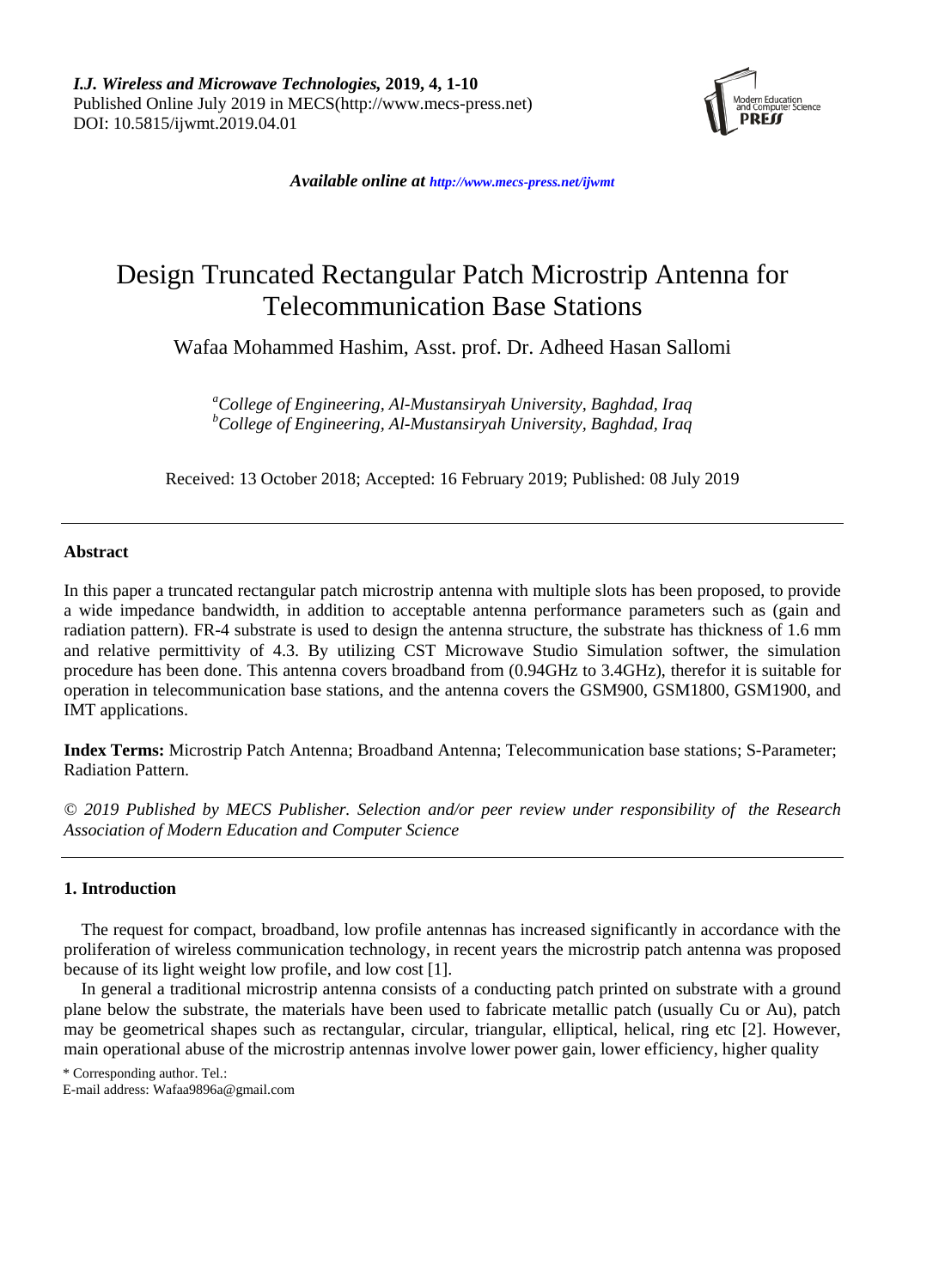factor (occasionally in excess of 100), pauper polarization pureness, pauper scan performance, pseudo feeding radiation and frequency band so narrow [3]. A lot of investigations have been done to increase the bandwidth of these antennas in recent years, some of these techniques involve the employment of thick substrates with lower dielectric constants and insertion of slots in the patch [4]. There are a lot of ways for feeding the proposed antennas, the CPW, microstrip, slotline, coaxial probe are some feeding methods [5]. The major features of using microstrip transmission line feeding is that it is very simple to manufacture and easy for matching by controlling the inset position and comparatively easy to model [6, 7]. The patch length, the effective patch length, the effective relative dielectric constant and the characteristics can be expressed [8].

$$
W = \frac{c_o}{2f_r} \left(\frac{\varepsilon_r + 1}{2}\right)^{-1/2} \tag{1}
$$

$$
L = L_{\text{eff}} - 2\Delta L \tag{2}
$$

$$
L_{eff} = \frac{c_o}{2f_r\sqrt{\varepsilon_{reff}}} \tag{3}
$$

$$
\Delta L = h \times 0.412 \frac{(\varepsilon_{reff} + 0.3)(w/h + 0.264)}{(\varepsilon_{reff} - 0.258)(w/h + 0.8)}
$$
(4)

$$
\varepsilon_{reff} = \frac{\varepsilon_{r+1}}{2} + \frac{\varepsilon_{r-1}}{2} \left( 1 + 12 \frac{h}{w} \right)^{-1/2} \tag{5}
$$

Where

W: The patch width **εr** : The substrate dielectric constant L: The patch length h: The height of the substrate L<sub>eff</sub>: The patch length effect fr : The resonance frequency **εreff**: The effective dielectric constant

However, many researches where carried in the field of microstrip antenna at the present time. Most of these researches focus on improving the bandwidth of the antenna such as [9, 10, 11, 12]. The improvement achieved was at different levels according to the antenna shape and characteristics. However, in this paper the widest band and size reduction are achieved as compared with other researches. The ultimate goal is to reduce the antenna size and improve the antenna characteristics such as bandwidth and gain.

## **2. Truncated Rectangular Patch Antenna Structure**

The proposed antenna consists of a truncated rectangular patch, rectangular shape with dimensions  $W_2$ ,  $L_2$  is truncated at the corners of the bottom part of the patch, and the square shape with dimension S is cut at the corners of the top part of the patch. Rectangular slot with dimensions  $W_1$ ,  $L_1$  is inserted at a distance H from the bottom side of the patch. FR-4 substrate with dielectric constant equal to 4.3 and partial ground structure has dimensions  $L_g$ ,  $W_g$  are used to design this antenna. The proposed antenna is shown in the Fig. 1.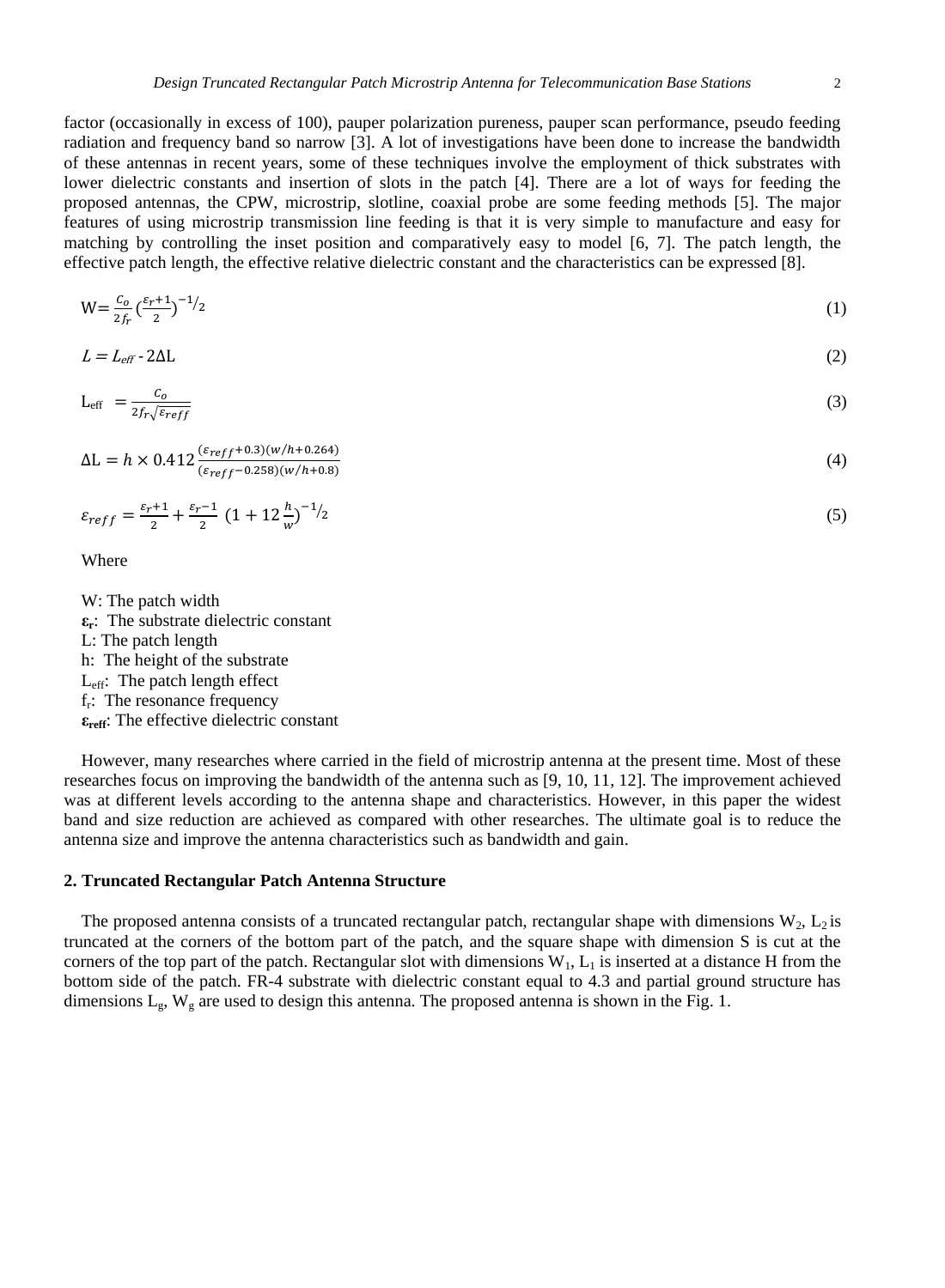

Fig.1. Proposed truncated rectangular patch antenna (a) Front view, (b) Back view.

## **3. Simulation Process**

Because the initial parameters of the antenna don't give the best result, so trying to improve the performance is done by changing the parameters and chooses the best one by an optimization process.

## *3.1 The Influence of Feeder Length (Lf)*

The first parameter can be optimized is the feeder length, Fig. 2. shows the simulation of S-Parameter for different values of feeder length. The optimization process is done by considering  $L_g=60$ mm, W $_g=85$ mm, H=1 mm,  $W_1=38$ mm,  $W_1=2$ mm, from the curve it can be noticed that when the feeder length is increased, further improving the impedance matching between the feed line and the patch can be obtained. The optimum value is  $L_f = 60$ mm, at which acceptable bandwidth can be achieved from 1GHz to 1.5 GHz and another band from 2GHz to 3.7 GHz.



Fig.2. Simulation S-Parameter against frequency for a truncated rectangular patch at various values of  $L_f$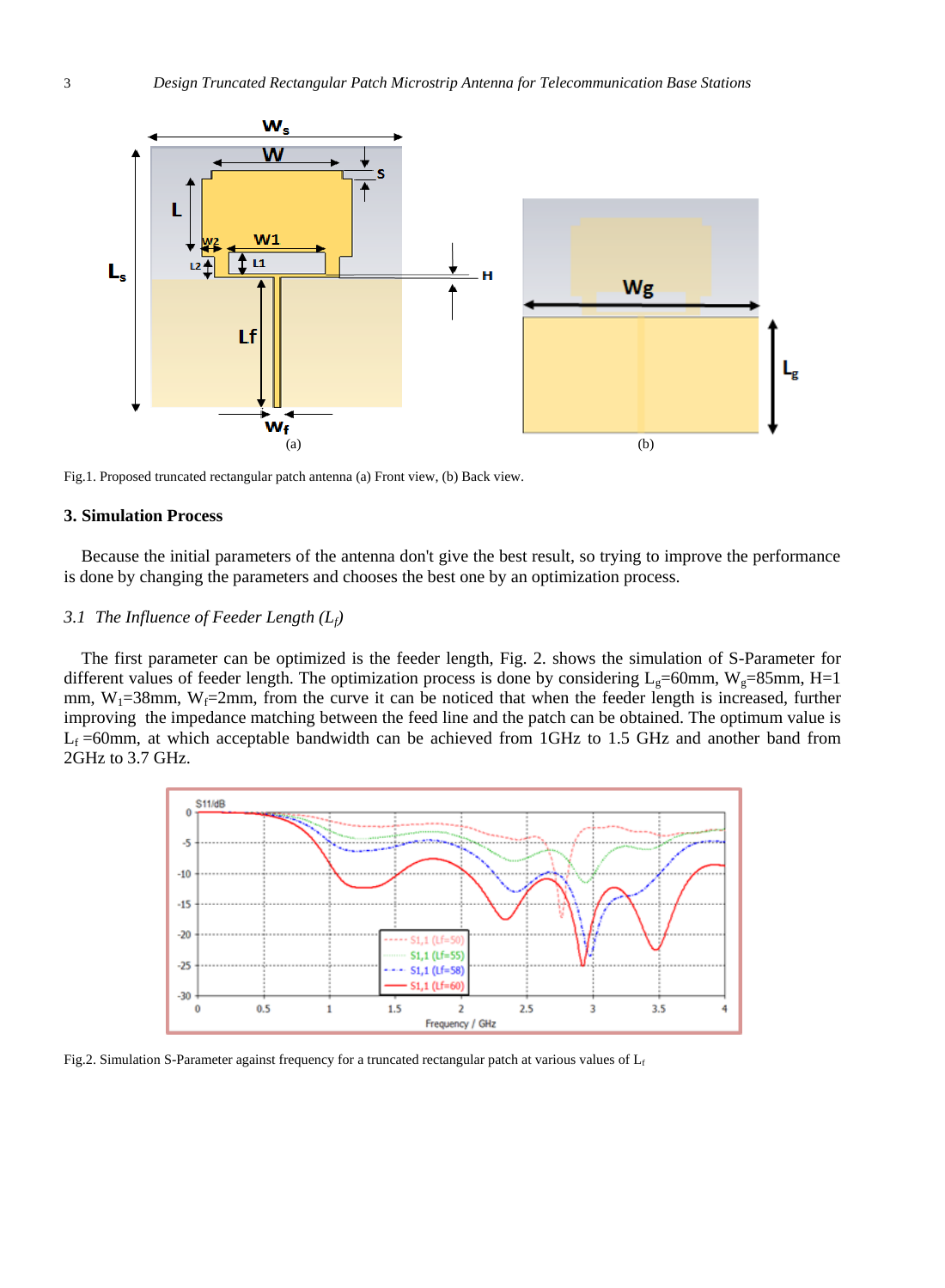#### *3.2 The Influence of Position of Rectangular Slot from the bottom edge of the Patch (H)*

The second parameter can be optimized is (H), Fig.3 shows the simulation of S-Parameter versus frequency for different values of (H), using optimized value of feeder length that can be obtained from the previous simulation is Lf=60mm, and other parameters remains at the same values as  $L<sub>g</sub>=60$ mm, W<sub>g</sub>=85mm, W<sub>1</sub>=38mm,  $W_f=2mm$ . It is observed that the rectangular slot at a distance 2 mm from the lower edge of the patch will improve the impedance matching from 2.4 GHz to 2.8 GHz significantly.



Fig.3. Simulation S-Parameter against frequency for a truncated rectangular patch at various values of H

## *3.3 The Influence of Rectangular Slot Width (W1)*

The third parameter was optimized is the rectangular slot width  $(W_1)$ , the optimization process is done by using the optimized values that can be obtained previously as  $L_f= 60$ mm, H=2mm, and fixing other parameters as  $W_f = 2$ mm,  $W_g = 85$ mm,  $L_g = 60$  mm. Fig. 4 shows the simulation of the S-Parameter versus frequency for different values of rectangular slot width, it is noticed that the rectangular slot is important parameter that affects the impedance matching, it can be noticed bad impedance matching without the rectangular slot. The optimum value of the slot width is  $W_1 = 38$ mm.



Fig.4. Simulation S-Parameter against frequency for a truncated rectangular patch at various values of  $W_1$ .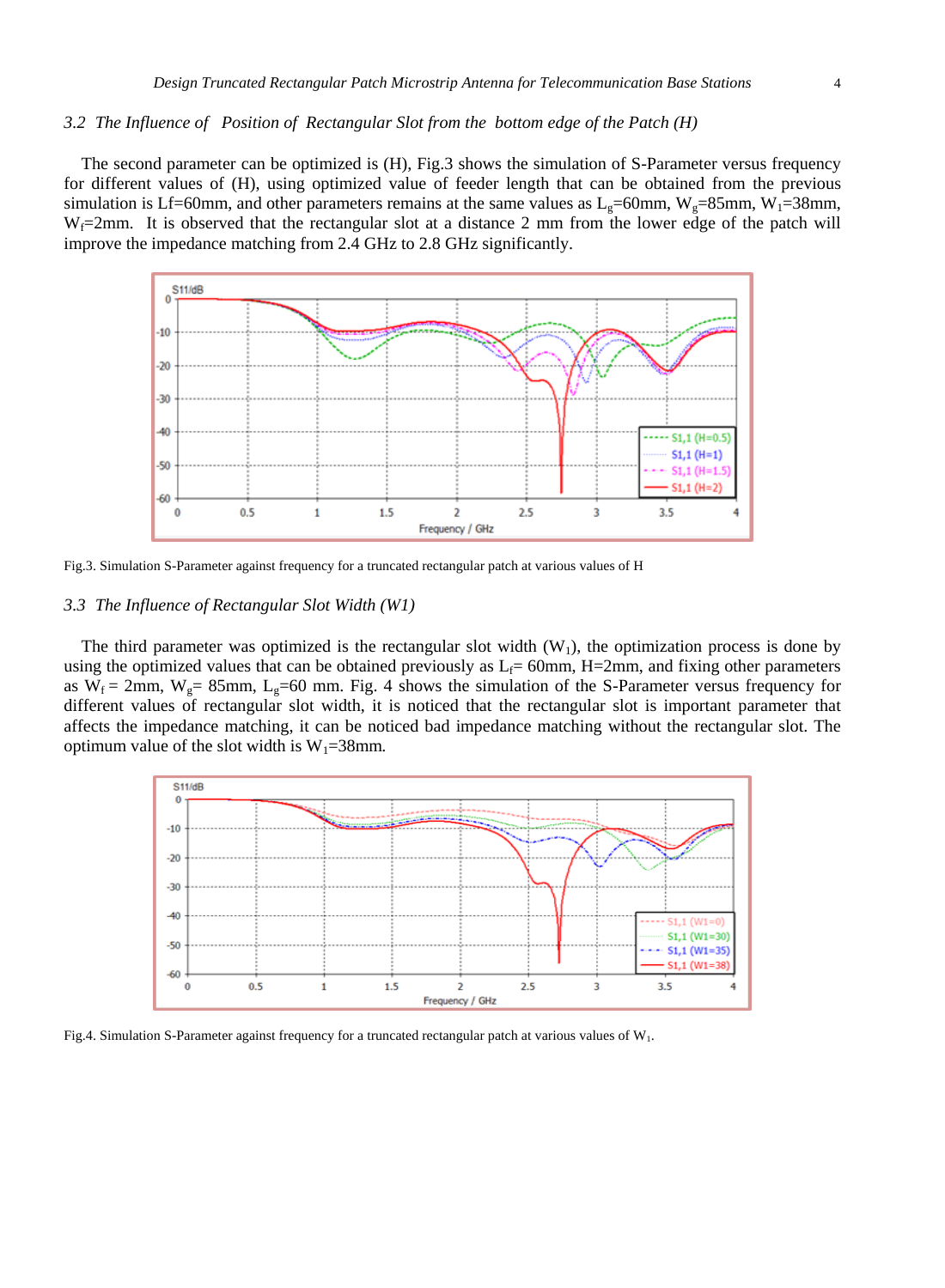## *3.4 The Influence of Feeder Width (Wf)*

The fourth parameter can be optimized is the feeder width using optimized values of H =2mm,  $L_f$ =60mm,  $W_1=38$ mm with fixing other parameters on L<sub>g</sub>=60mm, W<sub>g</sub>=85mm. Fig. 5 shows simulation of S-Parameter versus frequency for different values of feeder width (W<sub>t</sub>), it can be noticed that increasing the value of (W<sub>t</sub>) will further improve the return loss of the proposed antenna, consequently wider bandwidth from 1GHz to 1.3GHz and from 1.8GHz to 3.7GHz, will be achieved at the optimum value of  $W_f=2.8$ mm.



Fig.5. Simulation S-Parameter against frequency for a truncated rectangular patch at various values of  $W_f$ 

## *3.5 The Influence of Ground Plane Length ( Lg)*

The fifth parameter can be optimized is ground plane length  $(L<sub>e</sub>)$ , it is an important parameter to determine the performance of the antenna, by using optimized values of H=2mm, L<sub>f</sub>=60mm, W<sub>f</sub>=2.8mm, W<sub>1</sub>=38mm, with fixing  $W_g = 85$ mm. Fig. 6 shows the simulation of S-Parameter versus frequency for different values of ground plane length, it is observed that decreasing the value of Lg, leads to achieving good impedance matching. The optimum value of  $L_g$  is 59mm.



Fig.6. Simulation S- Parameter against frequency for a truncated rectangular patch at various values of Lg.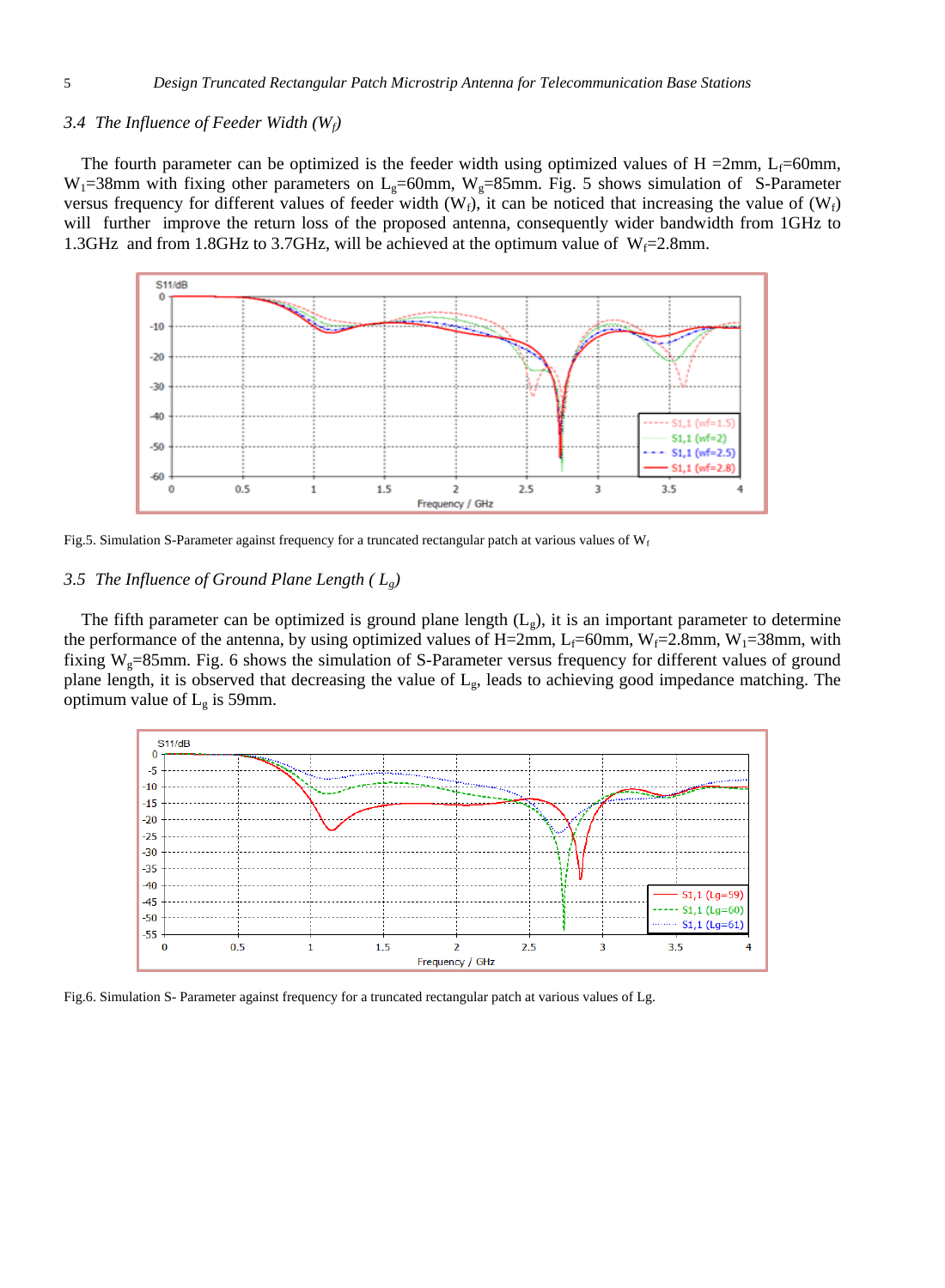#### *3.6 The influence of Ground Plane Width (Wg)*

The last parameter can be optimized is the ground plane width, The optimization process is done by using the optimized values that were obtained from previous simulation process as H =2mm, L<sub>f</sub>=60mm, L<sub>g</sub>=60mm,  $W_f=2.8$ ,  $W_1=38$ mm. Fig. 7 shows the simulation of the S-Parameter versus frequency for different values of ground plane width, from curve it is observed full-width ground plane along the substrate width gives optimum value better than others simulation values. The optimum value is  $W<sub>g</sub>=100$ mm, at which a broadband from 0.93 GHz to 3.4 GHz with an acceptable return loss can be achieved.





Optimum parameters values of the proposed a truncated rectangular patch is shown in Table.1

Table 1. The optimum values for a truncated rectangular patch

| Parameter      | Value             | Description                                                                         |
|----------------|-------------------|-------------------------------------------------------------------------------------|
| $L_{s}$        | $120$ mm          | Substrate length                                                                    |
| W <sub>s</sub> | 100 <sub>mm</sub> | Substrate width                                                                     |
| W              | 56mm              | Patch width                                                                         |
| L              | 36 <sub>mm</sub>  | Patch length                                                                        |
| $W_1$          | 38 <sub>mm</sub>  | The width of the rectangular slot                                                   |
| $L_1$          | 10 <sub>mm</sub>  | The length of the rectangular slot                                                  |
| H              | 2mm               | The height of the rectangular slot from the lower edge of the patch                 |
| $W_2$          | 5 <sub>mm</sub>   | The width of the rectangular that cut from corners of the lower edge of the patch   |
| $L_{2}$        | 10 <sub>mm</sub>  | The length of the rectangular that cut from corners of the lower edge of the patch. |
| S              | 4mm               | Dimensions of square that cut from the corners of the upper edge of the patch       |
| $W_{f}$        | 2.8 <sub>mm</sub> | Feeder width                                                                        |
| $L_f$          | 60 <sub>mm</sub>  | Feeder length                                                                       |
| $L_{\rm g}$    | 59 <sub>mm</sub>  | Ground plane length                                                                 |
| $\rm W_g$      | 100 <sub>mm</sub> | Ground plane width                                                                  |

## **4. Inserting T slot to the Patch of the Antenna**

Inserting slots to the patch of microstrip antenna improve its performance significantly because the slots change the current distribution along the patch and introduce longer current paths. The position of the slot is oriented with respect to surface current, in this structure the best position is the top of the patch. The dimensions of the T slot were chosen by an optimization process, Fig. 8 shows the structure of the antenna with the T slot and the dimension of the slot.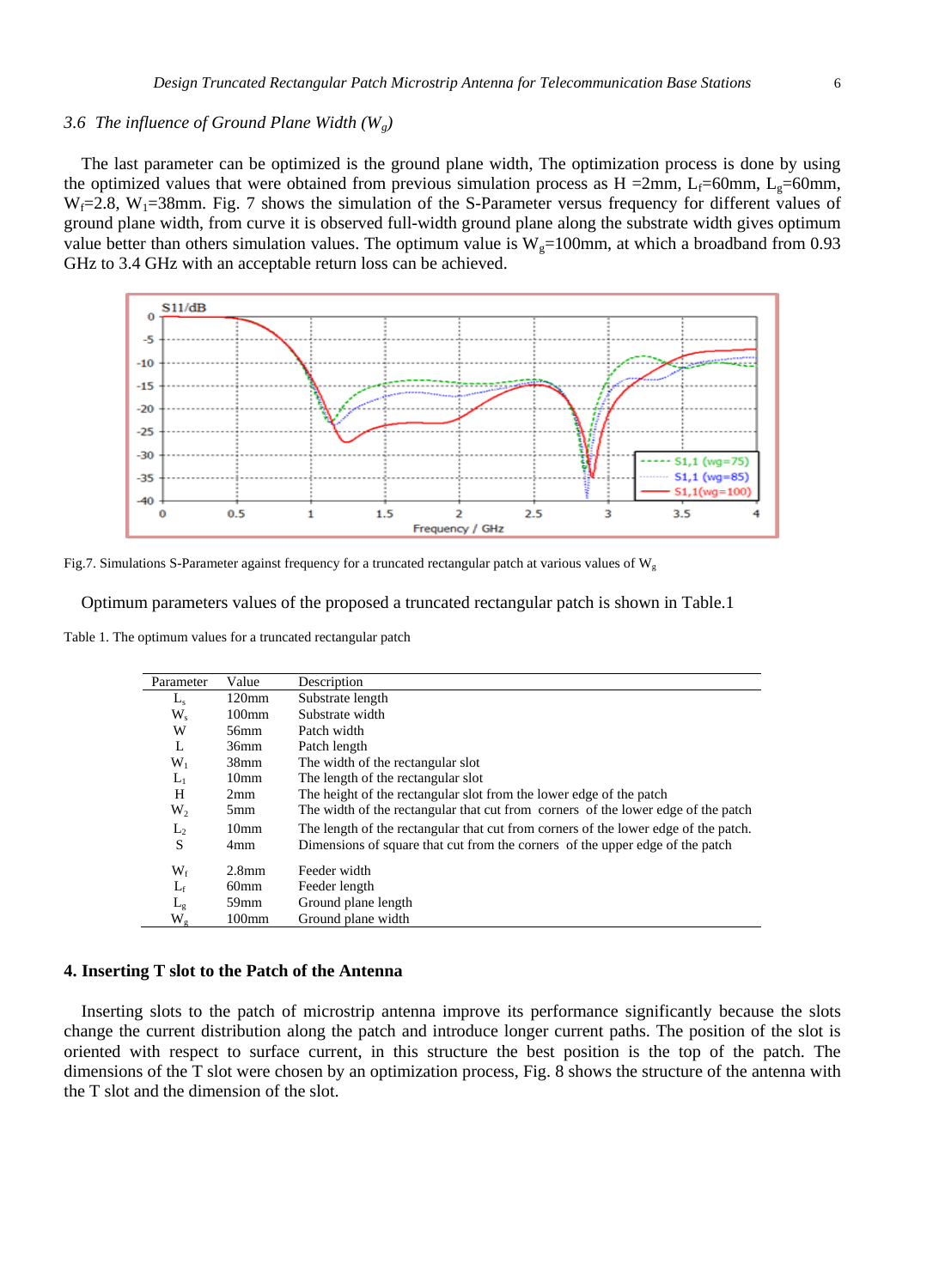

Fig.8. The structure of the truncated patch antenna with T slot and the dimensions of the slot

Fig. 9 shows the influence of inserted T slot in the patch of the antenna on its performance, it can be noticed the influence of the T slot on the gain, from the 0.93 GHz to 2.1 GHz the gain doesn't change, but from 2.2 GHz to the end of the band, the gain will increase significantly.



Fig.9. The gain of a truncated rectangular patch antenna with and without T slot

# **5. Characteristics of a Truncated Rectangular Patch with T slot**

## *5.1. Current Distribution*

The current distribution for the proposed antenna at frequencies 0.94 GHz, 2.1 GHz, 2.4 GHz, and 3.4 GHz is shown in Fig.10. Fig.10a shows the current distribution at 0.94 GHz, it can be noticed the maximum current is 51.2A/m, and most concentration of the current at the feed line and lower edge of the patch with a minimum concentration of the current at the top of the patch. Fig.10b shows the current distribution at 2.1 GHz, it can be noticed maximum current is 39.7A/m, and most concentration of the current at the feed line, the lower edge of the patch and around the rectangular slot, minimum concentration of the current at the top of the patch and around T slot . Fig.10c shows the current concentration at 3.4GHz, it can be noticed maximum current is 37A/m, and maximum concentration of the current at some parts of the feed line and around the rectangular and T slots.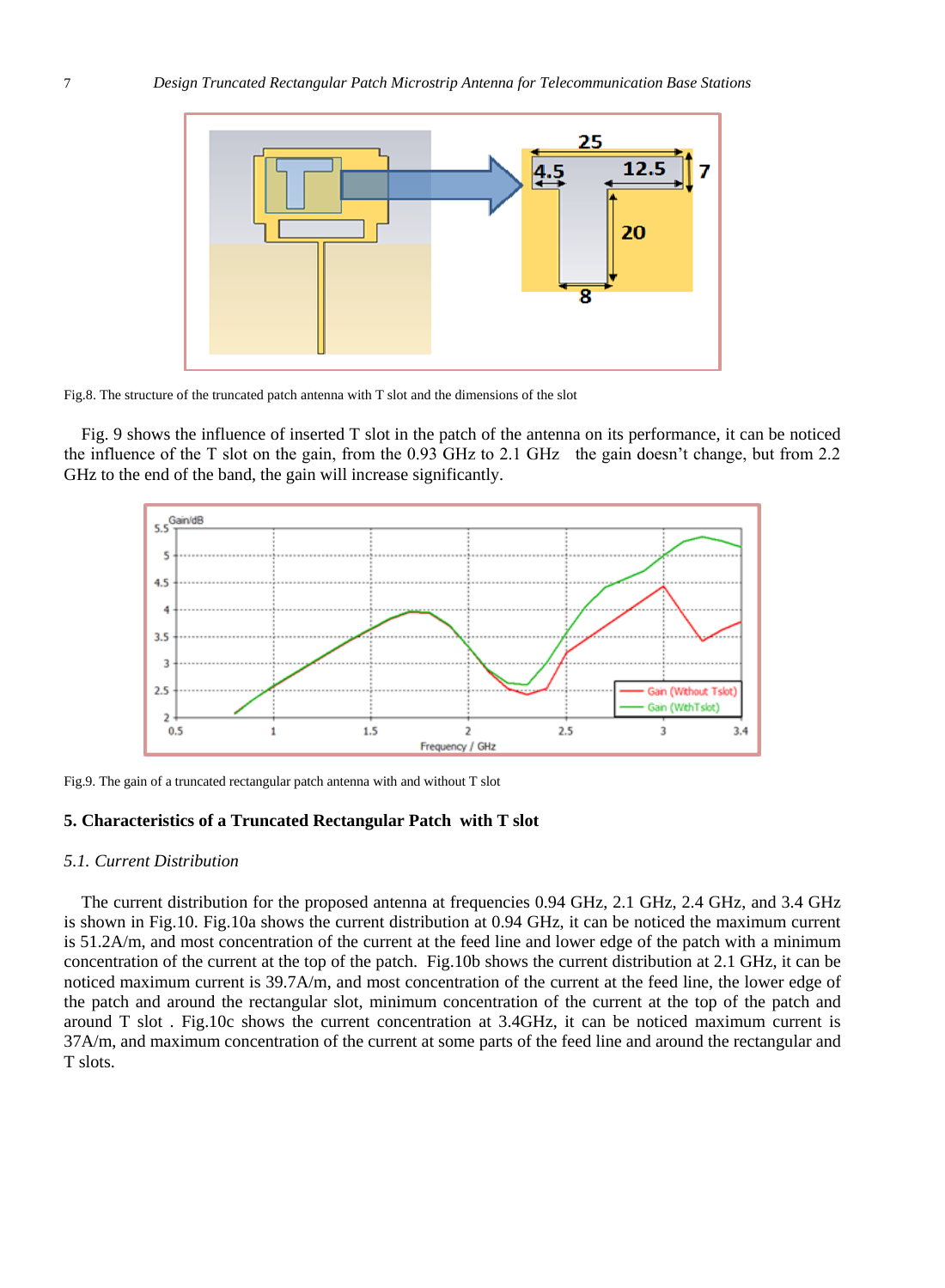

Fig.10. Current distribution of the truncated rectangular patch antenna with T slot for different frequencies

#### *5.2. E-plane and H-plane radiation patterns*

E-plane and H-plane for frequencies 0.94GHz, 2.1GHz, 3.4GHz are shown in Fig.11. Fig.11a shows E-plan and H-plane for 0.94GHz, the value of E-plane major lobe is 2.54dBi, the direction of major lobe is -177 degree, angular width (3dB) is 83 degree, the value of H-plan major lobe is 1.21dBi, the direction of major lobe



Fig.11. E-plan and H-plane for a truncated rectangular patch at different frequencies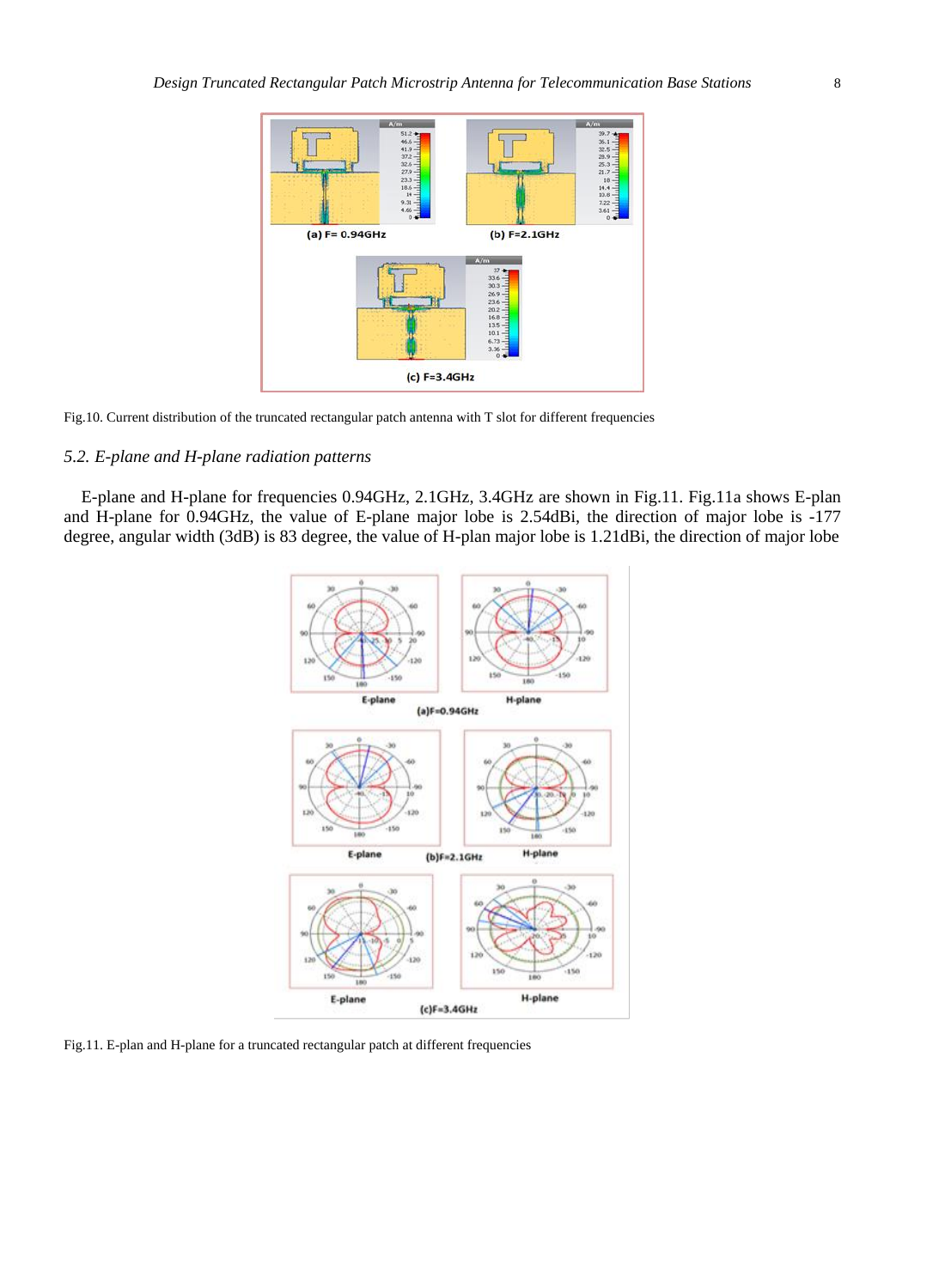is -5 degree, and angular width (3dB) is 90.5 degree. Fig.11b shows E-plane and H-plane for 2.1GHz, the value of E-plan major lobe is 3.32dBi, the direction of major lobe is -12 degree, angular width (3dB) is 75.2 degree, the value of H-plane major lobe is 1.07dBi, the direction of major lobe is 146 degree, angular width (3dB) is 65.4, side lobe level is -2dB. Fig.11c shows the E-plane, H-plane for 3.4GHz, the value of E-plane major lobe is 3.81dBi, the direction of main lobe is 144 degree, angular width (3dB) is 77.6 degree, side lobe level -1.7dB, the value of H-plane major lobe is 6.09dBi, the direction of main lobe is 62 degree, angular width (3dB) is 32.3 degree, side lobe level is -2.6dB.

# **6. Comparison among the proposed antennas and Other Article References**

Table 2. shows a comparison among the proposed truncated rectangular patch antenna and Ref [9], Ref [10], Ref [11], Ref [12] in terms of size, bandwidth and gain. It can be seen that the proposed antenna has the best overall results as compared with the reference antennas.

Table 2. Comparison between truncated rectangular patch microstrip antenna and other article references

| Works                       | Size                                         | Band (GHz)        | Max Gain |
|-----------------------------|----------------------------------------------|-------------------|----------|
| Reference <sup>[9]</sup>    | -                                            | $(1.750 - 1.870)$ | 7.18dBi  |
|                             |                                              | $(1.920 - 2.170)$ |          |
| Reference [10]              | $(130\times130)$ mm <sup>2</sup>             | $(1.850 - 1.990)$ |          |
| Reference [11]              | $(300\times300\times73.175)$ mm <sup>3</sup> | $(1.710 - 1.880)$ | 7.9dBi   |
| Reference [12]              | $(136\times70\times0.8)$ mm <sup>3</sup>     | $(1.920 - 2.170)$ | 7.1dBi   |
| Truncated rectangular patch | $(100\times120\times1.5)$ mm <sup>3</sup>    | $(2.400 - 2.484)$ | 1.4dBi   |

# **7. Conclusions**

Broadband truncated rectangular patch microstrip antenna using multiple slots has been proposed. The performance of the antenna can be developed significantly, by optimize all relevant parameters of the antenna and utilizing an appropriate slots size on the patch's surface, It is found that using rectangular slot enhances the impedance matching and consequently increases the bandwidth and using T slot enhances the gain of the antenna. This antenna offers the gain ranging from (2.5 dB to 3.7 dB ), but by adding T slot to the upper of the patch the gain is improved, new gain after adding T slot is from (2.5 dB to 5.1dB).

# **References**

- [1] Jone Wiley &sons. Constantine A. Balanis, third edition, "Antenna Theory Analysis and Design", 2005.
- [2] Ankur Kaushal, Sachin Tyagi, *"*Microstrip patch antenna its type merits demerits and its applications*"*, International Journal of Engineering Sciences & research technology, July 2015.
- [3] Y. Entiefa Mansour, "Single Slot Dual Band Microstrip Antenna for WIMAX Application," Atilim University, thesis 2014.
- [4] V. Lanka Subrahmanya, "The Rectangular Microstrip Patch Antenna, "Boras, Swedish, thesis 2009.
- [5] Nasimuddin, Microstrip Antennas. India: Intech publisher, 2011.
- [6] Prof. R. P. Labade S. M. Vanam, "Parametric Analysis and Design of Rectangular Microstrip Patch Antenna for Ultra-wideband Application," International Journal of Microwaves Applications, vol. 3, no. 3, pp. 17- 20, May-June 2014.
- [7] T. A. Milligan, Modern Antenna Design, 2nd ed. Hoboken, New Jersey: John Wily & Sons, 2005.
- [8] Constantine A. Balansis, antenna theory: analysis and design 3rd ed. Hoboken, New Jersey: John Wiley& Sons, 2005.
- [9] Joo-Seong Jeon, Sang-Hoon Park, KTF R&D Group, Madu-Dong, Ilsan-Gu, and Koyang-Shi "Wideband Antenna for PCS and IMT-2000 Service Band", IEEE, 2004.